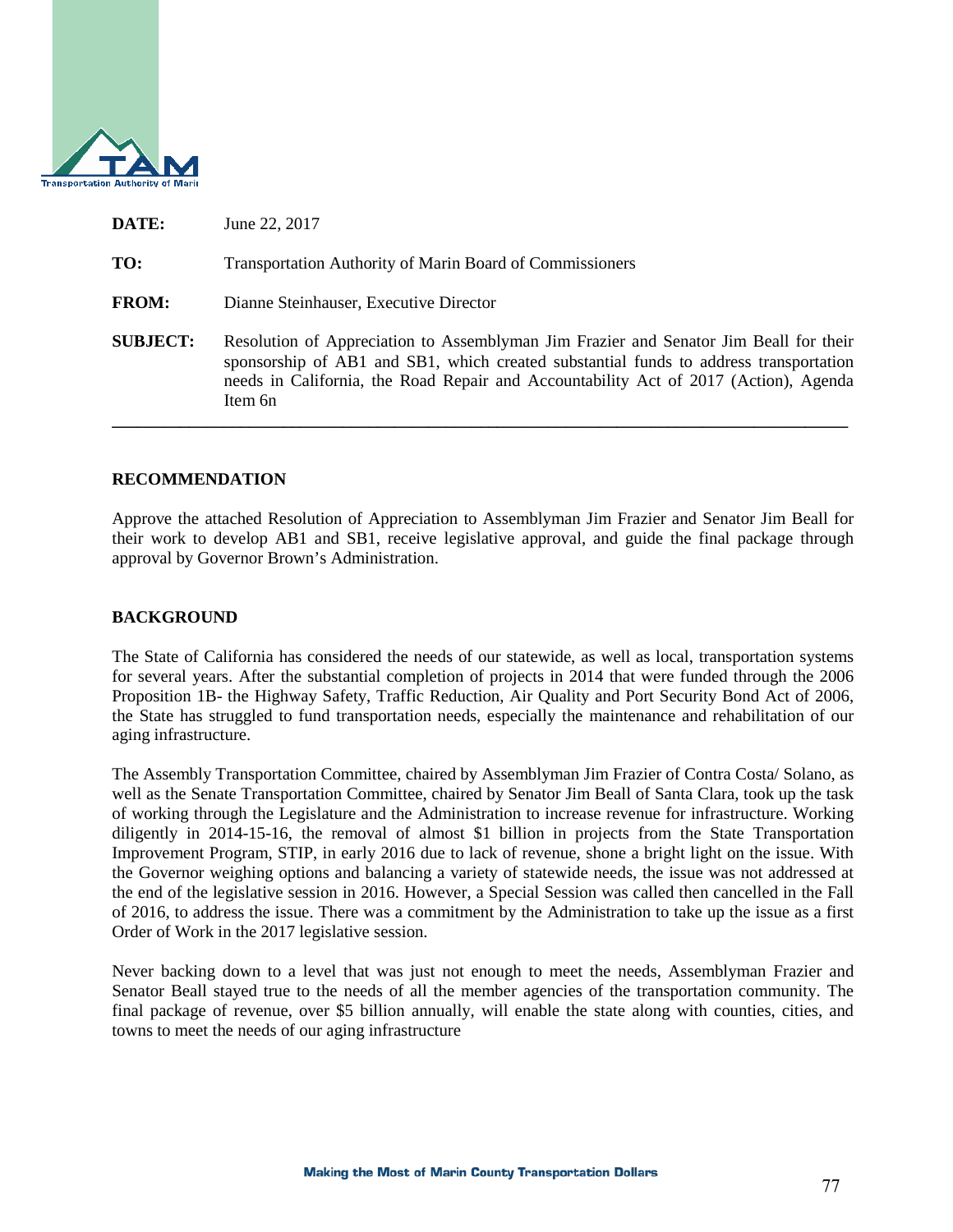# **NEXT STEP**

TAM extends its appreciation to Assemblyman Jim Frazier and Senator Jim Beall for their tireless efforts to end years of inaction by the state, and approve a fiscally responsible plan to address our decrepit infrastructure. The creation of new revenue does not burden future generations, and the addition of expanded accountability measures ensures the funds will stay dedicated to transportation, and be spent efficiently and effectively. The Resolutions of Appreciation will be presented to Assemblyman Jim Frazier and Senator Jim Beall at upcoming ceremonies.

Attachments: Resolutions of Appreciation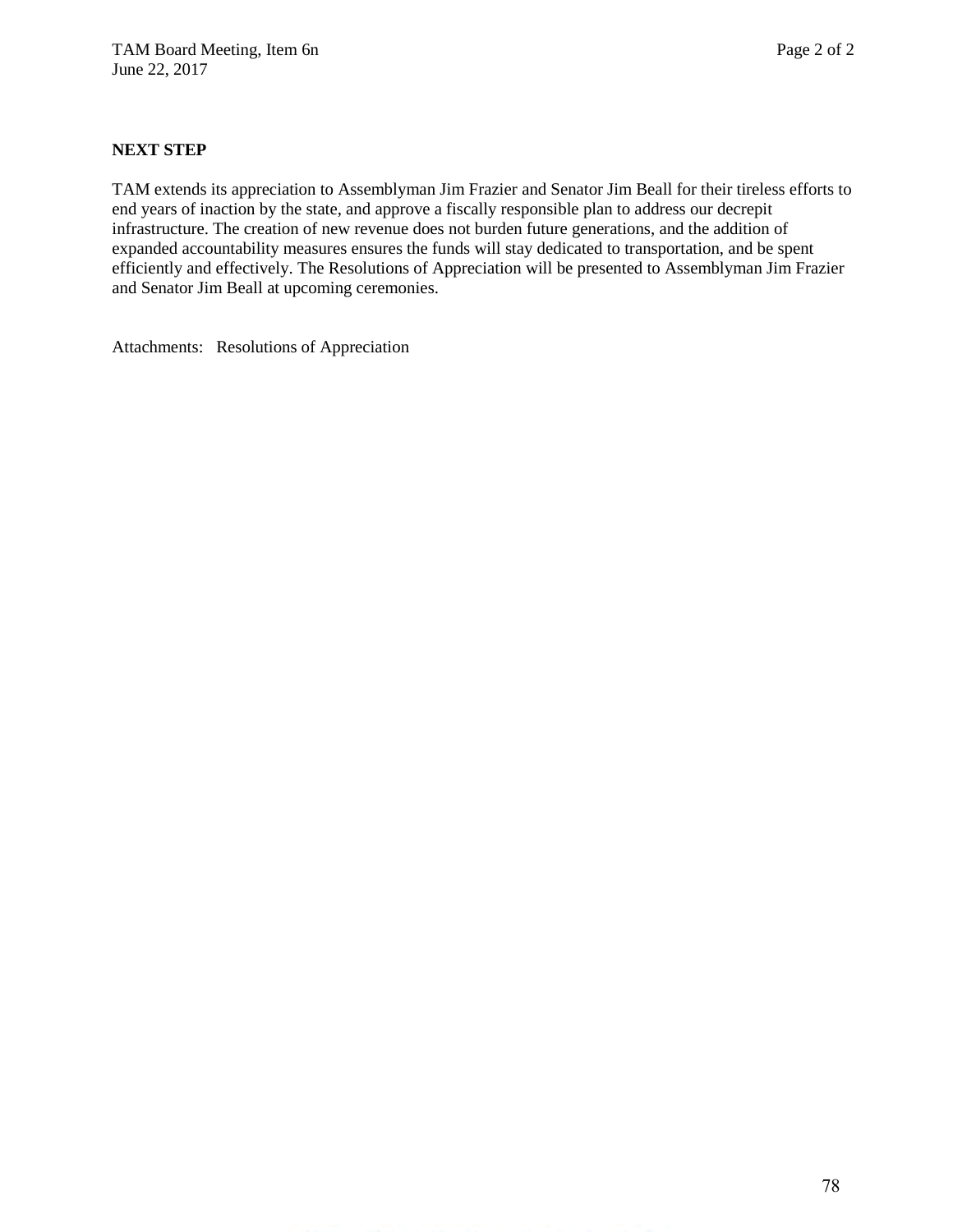### **TAM RESOLUTION NO. 2017-03**

# **RESOLUTION OF THE TRANSPORTATION AUTHORITY OF MARIN IN APPRECIATION OF SENATOR JIM BEALL FOR HIS SPONSORSHIP OF SB1, WHICH CREATED SUBSTANTIAL FUNDS TO ADDRESS TRANSPORTATION NEEDS IN CALIFORNIA, THE ROAD REPAIR AND ACCOUNTABILITY ACT OF 2017**

Whereas, the State of California has struggled for many years to identify sufficient resources to address its transportation infrastructure needs, causing decrepit roads and bridges to fall further into a state of disrepair; and

Whereas, since the passage of Proposition 1B in 2006, which allowed bonding of revenues, but little new revenue, the state has not established a source for new revenue to address these growing transportation needs; and

Whereas, in his role as Chair of the Senate Transportation and Housing Committee for the State of California, Senator Jim Beall championed discussions for years over how to address the plight of unfunded transportation needs; and

Whereas, Senator Jim Beall kept a shining light on transportation needs when many others looked away; and

Whereas, Senator Jim Beall has been a valiant partner to the counties of the Bay Area including Marin in bringing state revenue to help us meet our needs; and

Whereas, Senator Jim Beall has recognized and supported the passage of local transportation revenue measures and facilitated the critical partnering between the state and local counties in meeting transportation needs; now, therefore, be it

Resolved, The Transportation Authority of Marin as the Congestion Management Agency and Sales Tax Authority for Marin County hereby extends its wholehearted appreciation for the tireless work of Senator Jim Beall in championing the passage of the Road Repair and Accountability Act of 2017 approved by the legislature on April 6 and Governor on April 28, 2017.

| AYES:          | Commissioners: | Arnold, Campbell, Connolly, Fredericks, Furst, Hillmer, Kuhl,<br>Lucan, McInerney, Moulton-Peters, Phillips, Reed, Rice,<br>Rodoni, Sears, Withy |
|----------------|----------------|--------------------------------------------------------------------------------------------------------------------------------------------------|
| NOES:          | Commissioners: | None                                                                                                                                             |
| <b>ABSENT:</b> | Commissioners: | <b>None</b>                                                                                                                                      |

Stephanie Moulton-Peters, Chair Transportation Authority of Marin

\_\_\_\_\_\_\_\_\_\_\_\_\_\_\_\_\_\_\_\_\_\_\_\_\_\_

ATTEST:

Dianne Steinhauser Executive Director

\_\_\_\_\_\_\_\_\_\_\_\_\_\_\_\_\_\_\_\_\_\_\_\_\_\_\_